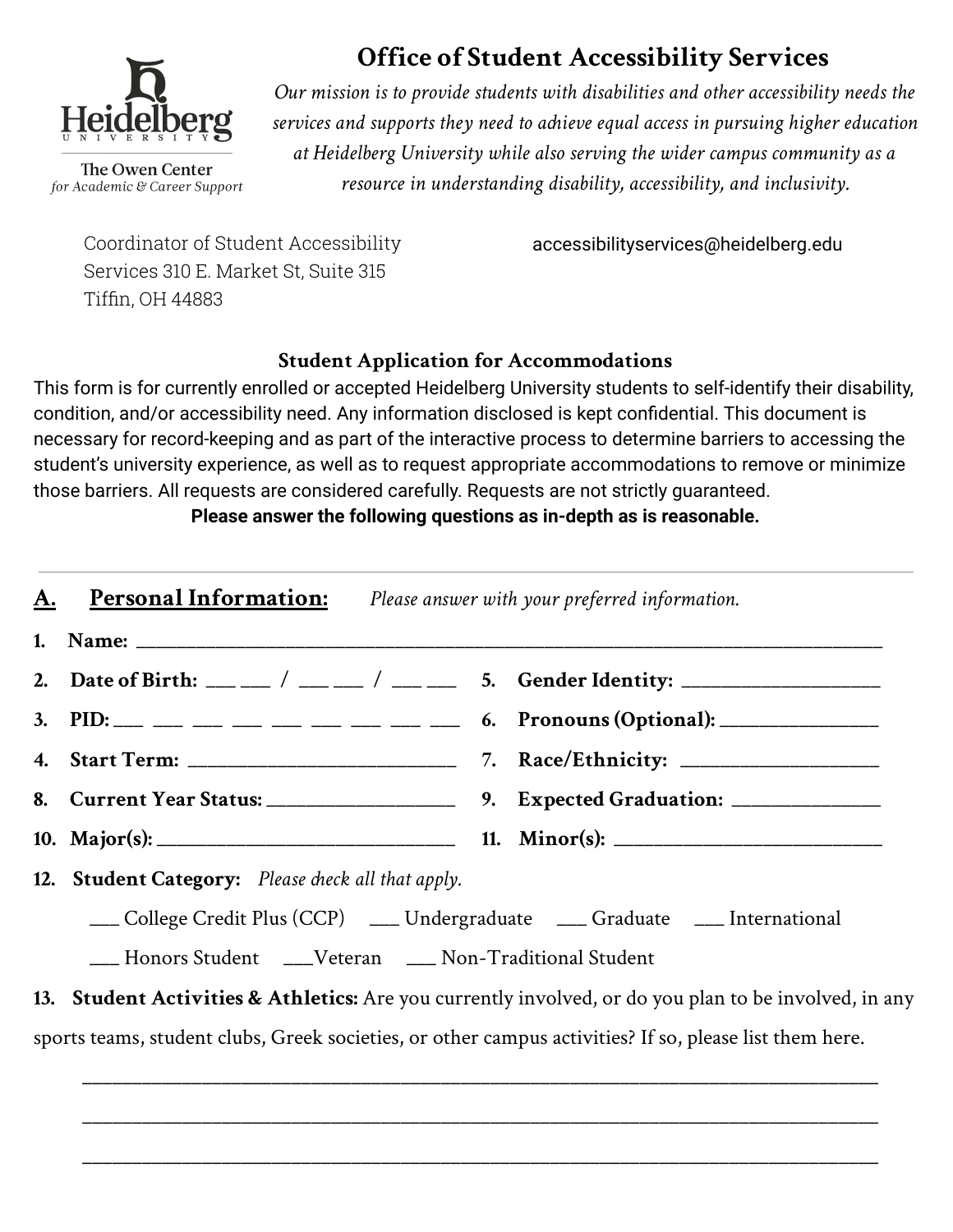## **B. Contact Information:**

|                          | 14. Please check your preferred method of contact:                                                                    |  |  |  |  |  |  |
|--------------------------|-----------------------------------------------------------------------------------------------------------------------|--|--|--|--|--|--|
|                          | __ Email __ Phone call __ Text messaging __ Other: _____________________________                                      |  |  |  |  |  |  |
|                          | 15. Permanent/Home Mailing Address:                                                                                   |  |  |  |  |  |  |
|                          |                                                                                                                       |  |  |  |  |  |  |
|                          |                                                                                                                       |  |  |  |  |  |  |
|                          |                                                                                                                       |  |  |  |  |  |  |
|                          | 16. Local/Campus Mail Address:                                                                                        |  |  |  |  |  |  |
|                          | <u> 1989 - Johann Harry Harry Harry Harry Harry Harry Harry Harry Harry Harry Harry Harry Harry Harry Harry Harry</u> |  |  |  |  |  |  |
|                          | 17. Phone Number: $(\_ \_ \_ \_ \_ \_ )\_ \_ \_ \_ \_ \_ \_ \_ \_ \_ \_ \_ \_$                                        |  |  |  |  |  |  |
|                          |                                                                                                                       |  |  |  |  |  |  |
|                          |                                                                                                                       |  |  |  |  |  |  |
| $\underline{\mathbf{C}}$ | <b>Educational Information:</b> This section may be skipped if not applicable.                                        |  |  |  |  |  |  |
|                          |                                                                                                                       |  |  |  |  |  |  |
|                          |                                                                                                                       |  |  |  |  |  |  |
|                          |                                                                                                                       |  |  |  |  |  |  |
|                          | 23. If you've received accommodations at another college or university, describe them here:                           |  |  |  |  |  |  |
|                          |                                                                                                                       |  |  |  |  |  |  |
|                          |                                                                                                                       |  |  |  |  |  |  |
|                          |                                                                                                                       |  |  |  |  |  |  |
|                          | 26. What accommodations/services have worked for you in the past? ______________                                      |  |  |  |  |  |  |
|                          |                                                                                                                       |  |  |  |  |  |  |
|                          |                                                                                                                       |  |  |  |  |  |  |

Heidelberg University, Student Accessibility Services, Student Application for Accommodations Form p2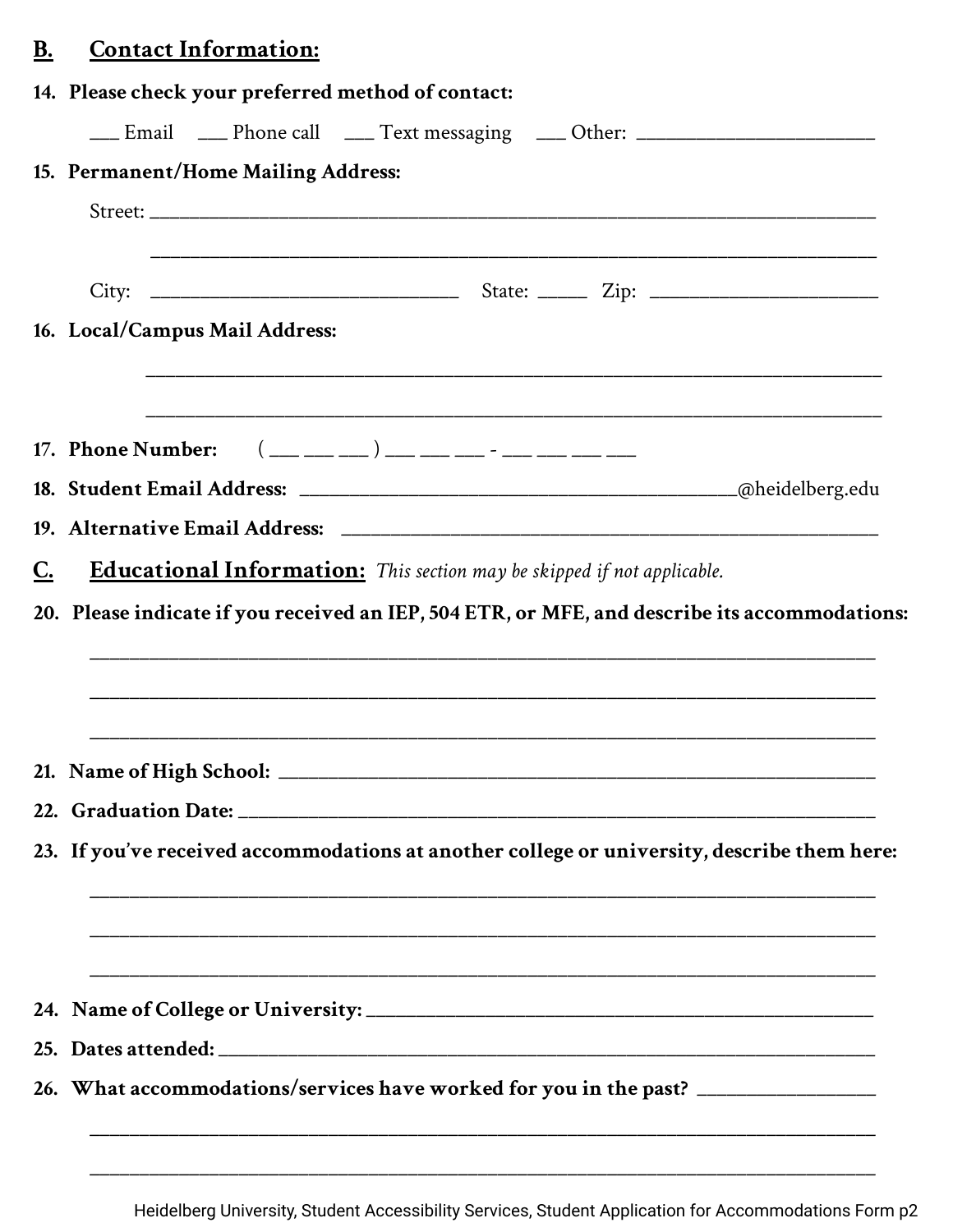#### **Information for Request:** D.

27. Please describe your disability, condition, impairment, and/or accessibility need. Please

indicate if it is temporary or permanent. Include any and all diagnoses as appropriate.

28. Please describe any medication and/or treatment you are currently receiving for the  $above.$ 29. In your own words, please describe what barriers you encounter to your ability to function in an academic setting due to the above statements. \_\_\_\_\_\_\_\_\_\_\_\_\_\_\_\_\_\_\_ 30. In your own words, please describe what accommodations you are requesting, and how these accommodations would remove or minimize barriers to your university experience. Signature Date

Heidelberg University, Student Accessibility Services, Student Application for Accommodations Form p3